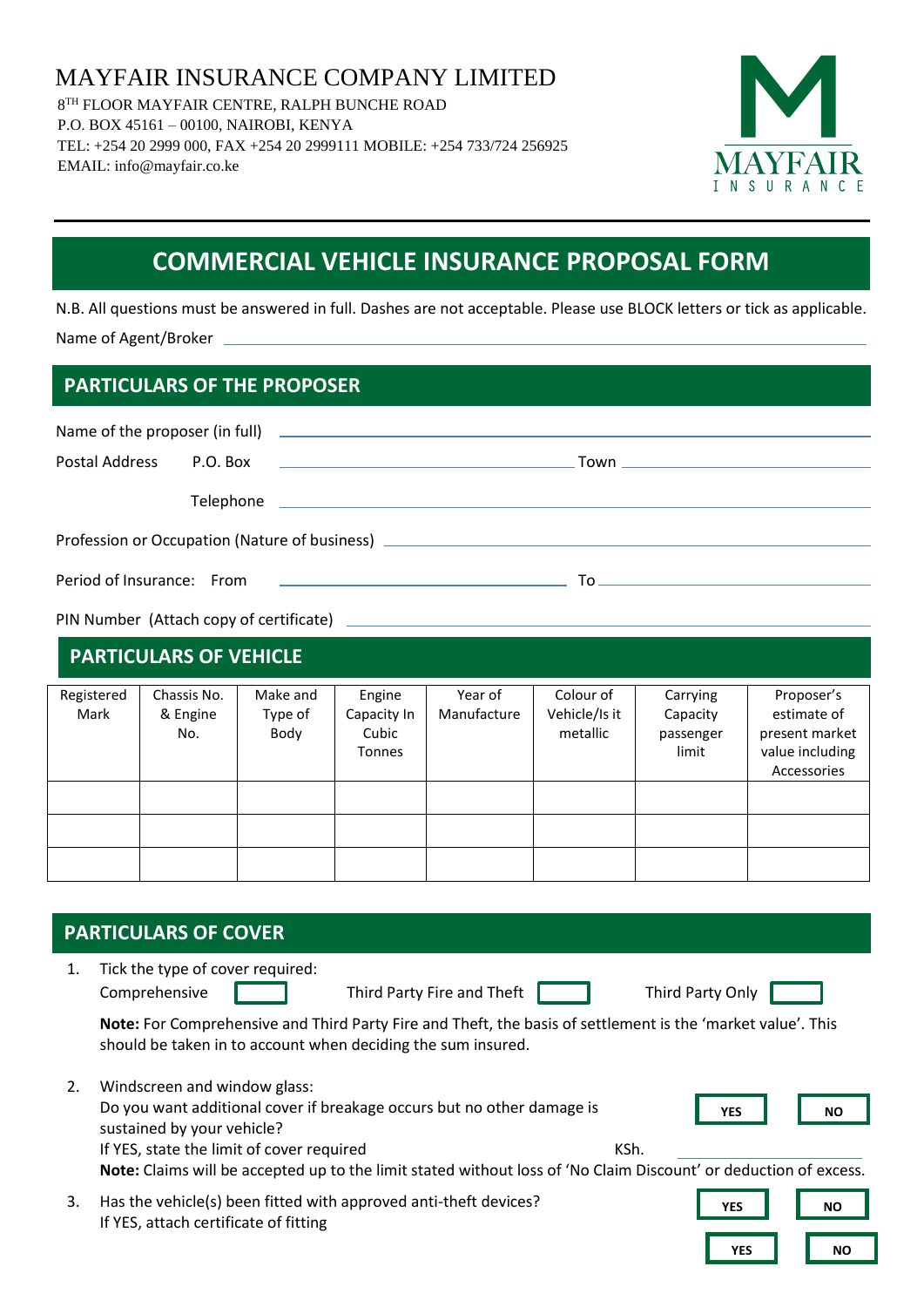| 4. | Are you now or have you previously been insured in respect of any motor vehicle(s)?                                                                                                                                                                                                                        |           |
|----|------------------------------------------------------------------------------------------------------------------------------------------------------------------------------------------------------------------------------------------------------------------------------------------------------------|-----------|
|    | If YES, state name of company or underwriter(s)                                                                                                                                                                                                                                                            |           |
| 5. | Is/Are the vehicle(s) your sole and absolute property?<br><b>YES</b>                                                                                                                                                                                                                                       | <b>NO</b> |
|    | If NO, state name and address of owner(s)                                                                                                                                                                                                                                                                  |           |
| 6. | Date of purchase of vehicle(s)<br><u> 1989 - Johann Harry Harry Harry Harry Harry Harry Harry Harry Harry Harry Harry Harry Harry Harry Harry Harry</u><br>(i)                                                                                                                                             |           |
|    |                                                                                                                                                                                                                                                                                                            |           |
|    |                                                                                                                                                                                                                                                                                                            |           |
| 7. | Are you entitled to a No Claim Discount?<br>(i)<br>YES<br>If YES, for how many years up, to date, have you previously been insured continuously without claim and<br>(ii)                                                                                                                                  | <b>NO</b> |
|    | Note: To qualify for Discount submit renewal invitation or N.C.B letter from your previous insurer                                                                                                                                                                                                         |           |
| 8. | Do you or does any other person who to your knowledge will drive, suffers from<br><b>YES</b><br>defective vision or hearing from any physical infirmity?<br><u> 1989 - Johann Harry Harry Harry Harry Harry Harry Harry Harry Harry Harry Harry Harry Harry Harry Harry Harry</u><br>If YES, give details: | <b>NO</b> |
| 9. | Have you or has any other person who to your knowledge will drive, been convicted during the last five years<br>of any offense in connection with any motor vehicle or is any prosecuting pending?<br><b>YES</b><br>If yes, please give details                                                            | NΟ        |
|    | 10. as any Insurance Company either in respect of you or your partners ever:-<br>Declined your or their proposals?<br>(i)<br><b>YES</b>                                                                                                                                                                    | NO.       |
|    | Required you or them to bear the first portion of any loss or imposed other<br>(iii)<br><b>YES</b><br>special conditions?                                                                                                                                                                                  | <b>NO</b> |
|    | (iii) Refused to renew or cancelled your or their policy?<br>YES                                                                                                                                                                                                                                           | NO.       |
|    | (iv) Required an increased premium?<br><b>YES</b>                                                                                                                                                                                                                                                          | ΝO        |
|    | If the answer to any of the above questions is YES, give details:                                                                                                                                                                                                                                          |           |
|    | 11. Give records of accidents and/or losses during the past three years in connection with any motor vehicle<br>owned or driven by you, your partners or employees whether insured or uninsured including any claim<br>outstanding:                                                                        |           |

12. State fully the purpose for which the vehicle(s) will be used: